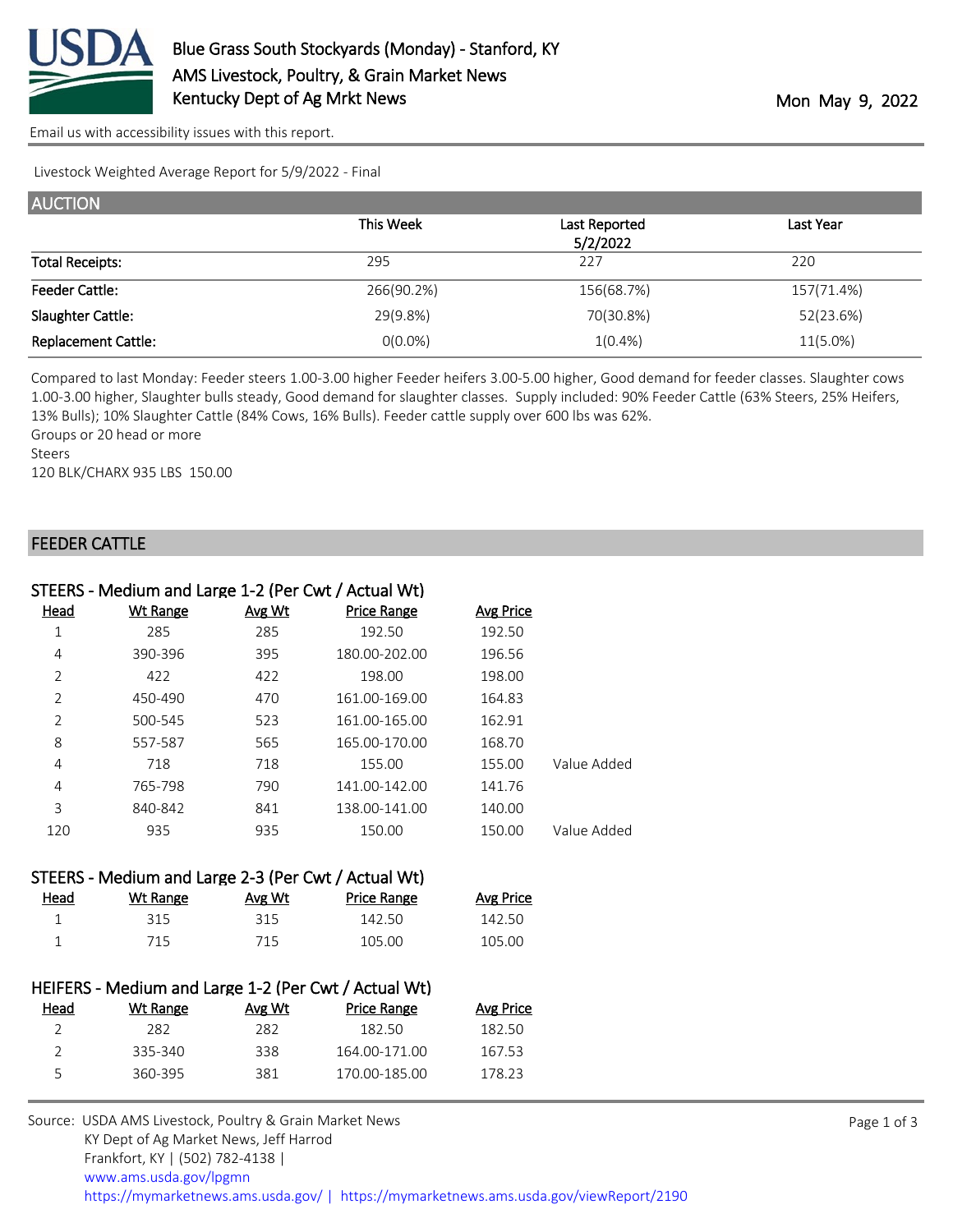

[Email us with accessibility issues with this report.](mailto:mars@ams.usda.gov?subject=508%20issue)

| 9              | 410-447 | 430  | 160.00-169.00 | 164.58 |
|----------------|---------|------|---------------|--------|
| 10             | 455-492 | 482  | 164.00-172.00 | 169.95 |
| 10             | 505-540 | 519  | 150.00-163.00 | 159.54 |
| 5              | 560-590 | 566  | 150.00-160.00 | 157.92 |
| 6              | 615-637 | 629  | 135.00-151.00 | 145.55 |
| 1              | 705     | 705  | 121.00        | 121.00 |
| $\mathfrak{D}$ | 790-795 | 793  | 120.00-121.00 | 120.50 |
| 1              | 1040    | 1040 | 110.00        | 110.00 |
| ς              | 1081    | 1081 | 110.00        | 110.00 |
|                |         |      |               |        |

|      |          |        | HEIFERS - Medium and Large 2-3 (Per Cwt / Actual Wt) |                  |
|------|----------|--------|------------------------------------------------------|------------------|
| Head | Wt Range | Avg Wt | Price Range                                          | <b>Avg Price</b> |
|      | 495      | 495    | 140.00                                               | 140.00           |
|      | 560-590  | 575    | 125.OO                                               | 125.00           |

## HEIFERS - Small and Medium 1-2 (Per Cwt / Actual Wt)

| Head | Wt Range | Avg Wt | Price Range | <b>Avg Price</b> |
|------|----------|--------|-------------|------------------|
|      | 405      | 405    | 111 NO      | 111.00           |

| BULLS - Medium and Large 1-2 (Per Cwt / Actual Wt) |        |                    |                  |  |
|----------------------------------------------------|--------|--------------------|------------------|--|
| <b>Wt Range</b>                                    | Avg Wt | <b>Price Range</b> | <b>Avg Price</b> |  |
| 357-397                                            | 381    | 171.00-193.00      | 184.12           |  |
| 400-425                                            | 413    | 151.00-161.00      | 155.85           |  |
| 465-495                                            | 483    | 169.00-179.00      | 173.05           |  |
| 515-540                                            | 528    | 140.00-150.00      | 144.88           |  |
| 560-580                                            | 572    | 155.00-162.00      | 157.30           |  |
| 605                                                | 605    | 150.00             | 150.00           |  |
| 885                                                | 885    | 111.00             | 111.00           |  |
|                                                    |        |                    |                  |  |

|               | BULLS - Medium and Large 2-3 (Per Cwt / Actual Wt) |        |             |           |
|---------------|----------------------------------------------------|--------|-------------|-----------|
| Head          | Wt Range                                           | Avg Wt | Price Range | Avg Price |
|               | 545                                                | 545    | 130.00      | 130.00    |
| $\mathcal{D}$ | 582                                                | 582    | 125.00      | 125.00    |
|               | 665                                                | 665    | 110.00      | 110.00    |

## SLAUGHTER CATTLE

|      | COWS - Breaker 75-80% (Per Cwt / Actual Wt) |        |                    |                  |          |
|------|---------------------------------------------|--------|--------------------|------------------|----------|
| Head | Wt Range                                    | Avg Wt | <b>Price Range</b> | Avg Price        | Dressing |
| 3    | 1345-1510                                   | 1445   | 83.00-87.00        | 85.08            | High     |
|      | COWS - Boner 80-85% (Per Cwt / Actual Wt)   |        |                    |                  |          |
| Head | Wt Range                                    | Avg Wt | <b>Price Range</b> | <b>Avg Price</b> | Dressing |